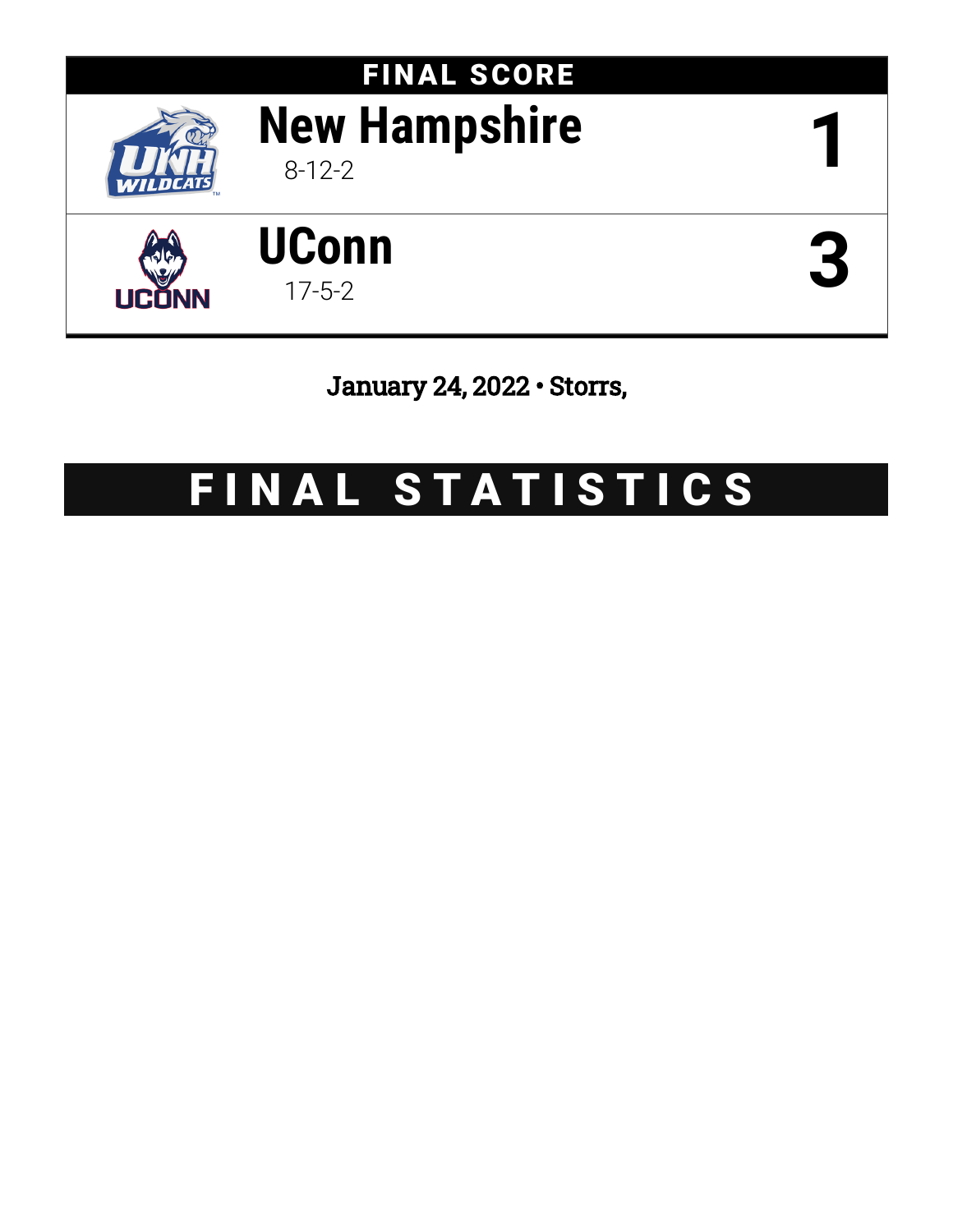#### **New Hampshire at UConn Official Hockey Game Box Score (Final) New Hampshire vs UConn (01/24/2022 at Storrs, )**



#### **New Hampshire (8-12-2) vs. UConn (17-5-2)**

Date: 01/24/2022 - Location: Storrs,

Attendance: 108 - Start time: 06:22 PM ET - End time: 09:03 PM ET - Total time: 02:41

|    |        |      | Prd Time Team      |           | Scored by                                 | <b>Assists</b>         | Vis. on ice          | Home on ice                                 |
|----|--------|------|--------------------|-----------|-------------------------------------------|------------------------|----------------------|---------------------------------------------|
|    |        |      |                    |           | 1. 1st 7:18 UCO EV, FG Snodgrass, Natalie | Dobson, Summer-<br>Rae |                      | 1, 18, 24, 15, 25, 21 39, 9, 13, 16, 67, 27 |
|    |        |      |                    |           |                                           | Gonsalves, Chloe       |                      |                                             |
| 2. |        |      | 1st 3:26 UCO       | <b>PP</b> | Wabick, Taylor                            | Snodgrass, Natalie     | 1,26,25,3,13         | 39, 16, 27, 67, 9, 55                       |
|    |        |      |                    |           |                                           | Wabick, Morgan         |                      |                                             |
|    |        |      | 3. 2nd 9:14 UNH EV |           | Juodikis, Kira                            | Kelly, Nicole          | 1, 14, 8, 20, 13, 17 | 39, 21, 12, 13, 7, 16                       |
|    |        |      |                    |           |                                           | Alvarez, Marina        |                      |                                             |
|    | 4. 3rd | 8:17 | UCO.               | PP        | Dobson, Summer-<br>Rae                    | Harkness, Viki         | 1,10,25,13,16        | 39,67,55,27,16,9                            |
|    |        |      |                    |           |                                           | Wabick, Morgan         |                      |                                             |

#### **TEAM SUMMARY**

| #  | <b>New Hampshire</b> | G        |                | A Plm Sh $+/-$ Bl |              |             |              | #  | <b>UConn</b>          | G           |          | A Plm Sh      |                |                | +/- BI      |
|----|----------------------|----------|----------------|-------------------|--------------|-------------|--------------|----|-----------------------|-------------|----------|---------------|----------------|----------------|-------------|
| 1  | Harnett, Nicky       | 0        | 0              | $\Omega$          | 0            | $-2$        | $\mathbf{0}$ | 1  | Warrener, Megan       | 0           | 0        | $\Omega$      | 0              | 0              | 0           |
| 10 | Martin, Lauren       | 0        | $\Omega$       | $\mathbf 0$       | 0            | $-1$        | 1            | 10 | Boyer, Alex-Anne      | $\mathbf 0$ | $\Omega$ | $\Omega$      | $\mathbf 0$    | 0              | $\Omega$    |
| 11 | Truter. Chavonne     | 0        | $\Omega$       | 0                 | 0            | $\mathbf 0$ | 0            | 12 | Tormala, Coryn        | 0           | 0        | $\Omega$      | $\overline{2}$ | $-1$           | 0           |
| 13 | Truax, Maddie        | 0        | $\Omega$       | $\Omega$          | 0            | $-1$        | $\mathbf 0$  | 13 | Gonsalves, Chloe      | 0           |          | $\Omega$      | $\mathbf 0$    | $\Omega$       | 2           |
| 14 | Juodikis, Kira       |          | 0              | 0                 | 5            | 1           | 0            | 16 | Wabick, Taylor        |             | 0        | $\Omega$      | 1              | $\overline{2}$ | 0           |
| 15 | Verrier, Shea        | 0        | $\Omega$       | $\overline{2}$    | $\mathbf{0}$ | $-1$        | $\mathbf 0$  | 17 | Rinker, Ava           | $\Omega$    | 0        | $\Omega$      | 1              | 0              | $\mathbf 0$ |
| 16 | Christian, Jada      | 0        | 0              | $\mathbf 0$       | 1            | $-1$        | $\mathbf 0$  | 20 | Peterson, Claire      | 0           | 0        | $\Omega$      | 2              | 0              | 2           |
| 17 | Brooks, Brianna      | 0        | $\Omega$       | $\overline{2}$    | 2            | 1           | $\mathbf 0$  | 21 | Thurman, Kate         | $\mathbf 0$ | $\Omega$ | $\Omega$      | $\mathbf 0$    | $-1$           | $\mathbf 0$ |
| 18 | Thierus, Tamara      | 0        | $\Omega$       | $\mathbf 0$       | 1            | $-1$        | 0            |    | 22 Svetek, Ainsley    | 0           | 0        | $\Omega$      | 1              | 0              | 2           |
| 20 | Bent, Kyla           | 0        | $\Omega$       | $\overline{2}$    | 1            | 1           | 1            |    | 24 Stockdale, Kathryn | 0           | $\Omega$ | $\Omega$      | 0              | 0              | 1           |
|    | 21 Alvarez, Marina   | 0        |                | 0                 | 1            | $-1$        | 0            | 25 | Habisch, Jada         | 0           | 0        | $\Omega$      | 1              | 0              | 1           |
| 23 | Kettyle, Charli      | 0        | 0              | $\mathbf 0$       | 1            | 0           | 0            | 27 | Wabick, Morgan        | 0           | 2        | $\Omega$      | 3              | 3              | $\mathbf 0$ |
|    | 24 Hammer, Brooke    | 0        | $\Omega$       | 0                 | 1            | $-1$        | $\Omega$     | 29 | Klassen, Kate         | 0           | 0        | 2             | 1              | 0              | $\Omega$    |
| 25 | Rickwood, Emily      | 0        | $\Omega$       | $\mathbf 0$       | 0            | -3          | $\mathbf 0$  | 30 | Nicholas, Mackenzie   | 0           | $\Omega$ | $\Omega$      | $\mathbf 0$    | 0              | $\mathbf 0$ |
| 26 | Dumond, Lindsey      | 0        | 0              | 0                 | 0            | $-1$        | 0            | 39 | Carpentier-Yelle,     | 0           | 0        | $\Omega$      | 0              | 2              | $\Omega$    |
| 3  | Berry, Annie         | $\Omega$ | $\Omega$       | $\mathbf 0$       | 0            | $-1$        | $\mathbf 0$  |    | Samantha              |             |          |               |                |                |             |
| 35 | Boutilier, Ava       | 0        | 0              | 0                 | 0            | $\Omega$    | $\Omega$     | 46 | Fox, Danielle         | 0           | 0        | $\mathbf 0$   | 3              | 0              | 1           |
| 5  | Breton, Rae          | 0        | 0              | $\Omega$          | 0            | $\mathbf 0$ | 2            | 55 | Harkness, Viki        | 0           |          | $\Omega$      | 5              | $\overline{2}$ | $\Omega$    |
|    | Myers, Avery         | 0        | ŋ              | $\Omega$          | 1            | $\mathbf 0$ | 1            | 67 | Dobson, Summer-Rae    | 1           | 1        | $\Omega$      | 1              | 3              | $\Omega$    |
| 8  | Kelly, Nicole        | $\Omega$ | 1              | $\Omega$          | 1            | 1           | $\Omega$     | 7  | Pasqua, Danika        | 0           | 0        | $\Omega$      | 1              | $-1$           | 1           |
| 9  | Rynne, Paige         | 0        | ŋ              | $\Omega$          | 1            | 0           | $\Omega$     | 77 | Landry, Amy           | 0           | 0        | $\Omega$      | 0              | 0              | 2           |
|    | TEAM                 | dnp      |                |                   |              |             |              | 8  | Yearwood, Kaitlyn     | 0           | 0        | $\Omega$      | 0              | 0              | 1           |
|    | Totals               | 1        | $\overline{2}$ | 8                 | 16           |             | 5            | 9  | Snodgrass, Natalie    | 1           |          | $\Omega$      | $\overline{2}$ | 3              | $\mathbf 0$ |
|    |                      |          |                |                   |              |             |              |    | TEAM                  | dnp         |          |               |                |                |             |
|    |                      |          |                |                   |              |             |              |    | Totals                | 3           | 6        | $\mathcal{P}$ | 24             |                | 13          |

#### **Goals by Period Team 1 2 3 Total** UNH 0 1 0 1 UCO 2 0 1 3

#### **Shots by Period**

| Team |    | 123            |    | Total |
|------|----|----------------|----|-------|
| UNH  | 4  |                | 66 | 16    |
| UCO  | 15 | $\overline{a}$ | -5 | 24    |

|                 | <b>Power Play Goals-Att</b> |         |
|-----------------|-----------------------------|---------|
| Prd             | <b>UNH</b>                  | uco     |
| 1st             | $0 - 0$                     | $1 - 2$ |
| 2 <sub>nd</sub> | $0 - 1$                     | $0-0$   |
| 3rd             | $0 - 0$                     | $1 - 2$ |
|                 | <b>Pens-Mins by Period</b>  |         |
| Prd             | <b>UNH</b>                  | uco     |
| 1st             | $2 - 4$                     | $0 - 0$ |
| 2 <sub>nd</sub> | $0 - 0$                     | $1 - 2$ |

3rd 2-4 0-0 **Three stars:** 1. Wabick, Morgan 2. Snodgrass, Natalie

3. Carpentier-Yelle, Samantha

#### **Officials:**

Referee: Andrew DiFusco Referee: Steven Saul Linesman: John Mulroy Linesman: Russel Tedford

# **GOALTENDERS**

| # New Hampshire  |  | Dec Min GA 1,2,3 Saves |  |
|------------------|--|------------------------|--|
| 1 Harnett, Nicky |  | L 17:40 3 11.4.4 19    |  |

| # UConn                          | Dec |                    |  | Min GA 1,2,3 Saves |
|----------------------------------|-----|--------------------|--|--------------------|
| 39 Carpentier-Yelle,<br>Samantha |     | W 20:00 1 4.5.6 15 |  |                    |

#### **PENALTY SUMMARY**

| Prd | Plaver Team           | Min:Offense Time        |  |
|-----|-----------------------|-------------------------|--|
| 1st | Bent, Kyla UNH        | 2:INTERFERENCE 10:37 PP |  |
|     | 1st Verrier, Shea UNH | $2:HOOKING$ 3:51 PP     |  |

| Prd | Player Team             | Min:Offense Time                           |
|-----|-------------------------|--------------------------------------------|
| 2nd | Klassen, Kate UCO       | $2:TRIPPING$ $2:57$ PP                     |
| 3rd |                         | TEAM UNH 2:TOO MANY PLAYERS ON ICE 1:15 PP |
|     | 3rd Brooks, Brianna UNH | 2:CROSS CHECKING 8:41 PP                   |

**Win -** Carpentier-Yelle, Samantha (1) **Loss -** Harnett, Nicky (1)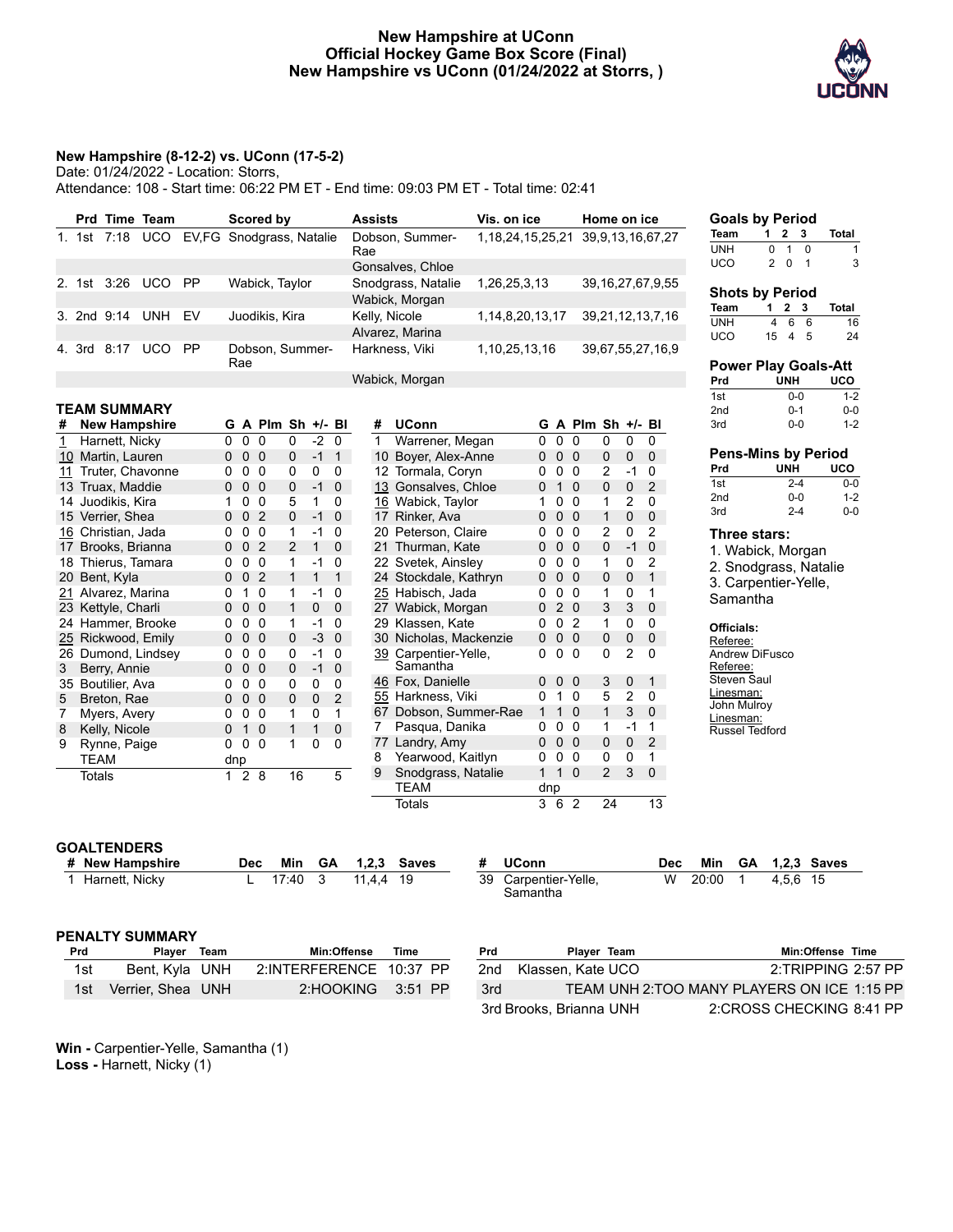# **New Hampshire at UConn Official Hockey Game Box Score (Final) New Hampshire vs UConn (01/24/2022 at Storrs, )**



# **FACEOFF SUMMARY**

|            | <b>New Hampshire - Faceoffs</b> |    |       |    | <b>UConn - Faceoffs</b>       |    |    |
|------------|---------------------------------|----|-------|----|-------------------------------|----|----|
| ##         | <b>Player</b>                   | W  |       | ## | <b>Player</b>                 | W  |    |
| 3          | Berry, Annie                    | 2  | 3     |    | Pasqua, Danika                | 4  | 6  |
| 10         | Martin, Lauren                  | 7  | 8     | 9  | Snodgrass, Natalie            | 8  | 6  |
| 15         | Verrier, Shea                   | 0  | 6     | 29 | Klassen, Kate                 | 0  | 2  |
| 17         | Brooks, Brianna                 | 12 | 9     | 46 | Fox, Danielle                 | 14 | 7  |
|            | <b>Totals</b>                   | 21 | 26    |    | <b>Totals</b>                 | 26 | 21 |
|            | <b>GOALIE CHANGES</b>           |    |       |    |                               |    |    |
| ТM         | <b>Prd</b>                      |    | Time  |    | Keeper                        |    |    |
| <b>UNH</b> |                                 |    | 20:00 |    | 1 Harnett, Nicky              |    |    |
| <b>UCO</b> |                                 |    | 20:00 |    | 39 Carpentier-Yelle, Samantha |    |    |
| <b>UNH</b> | 3                               |    | 2:20  |    | TM EMPTY NET                  |    |    |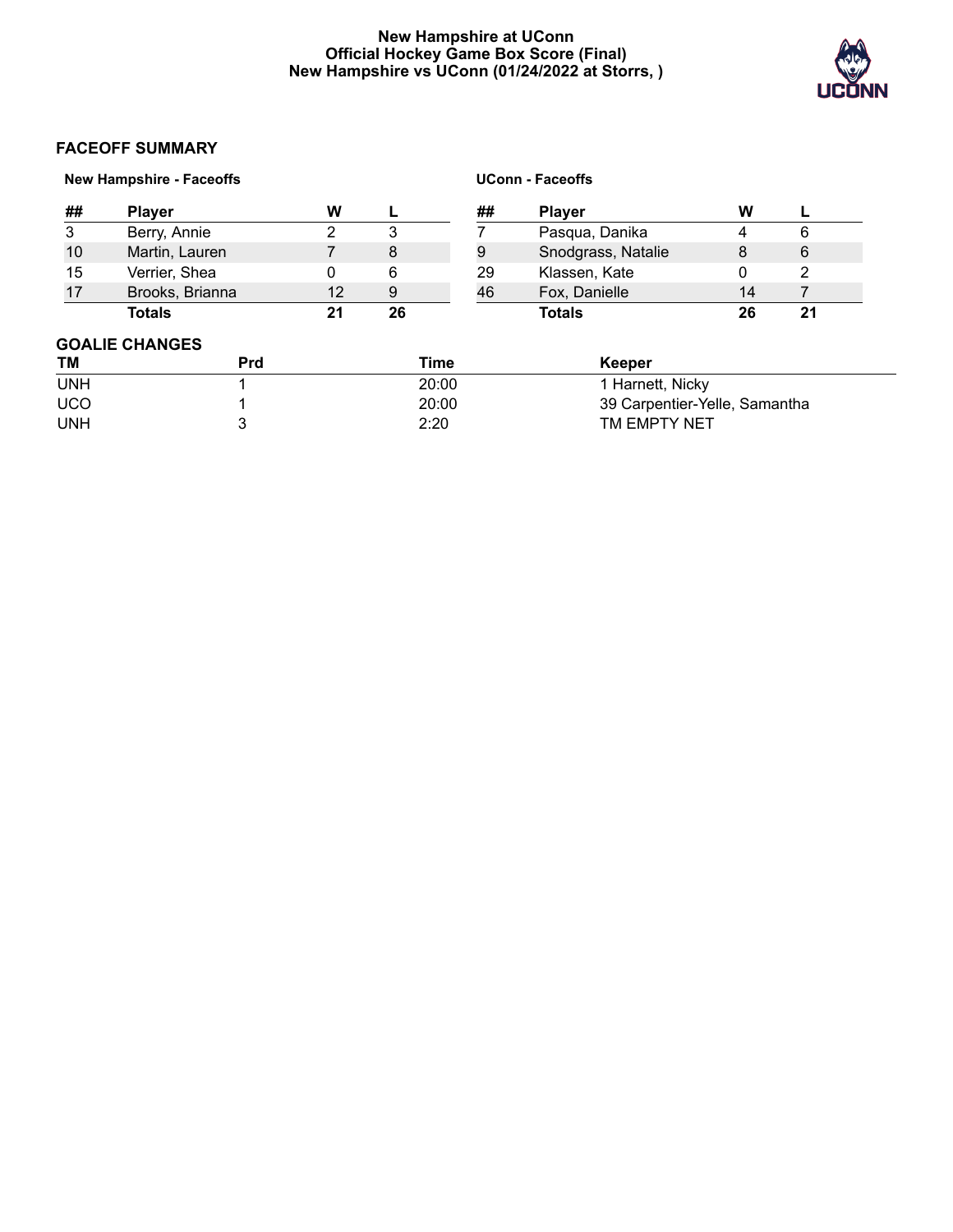# **New Hampshire at UConn Official Hockey Game - Period 1 Play-By-Play New Hampshire vs UConn (01/24/2022 at Storrs, )**



| [0:00] #1 N.Harnett at goalie for New Hampshire.                                                                                                                                                                                                      |
|-------------------------------------------------------------------------------------------------------------------------------------------------------------------------------------------------------------------------------------------------------|
| [0:00] #39 S.Carpentier-Yelle at goalie for UConn.                                                                                                                                                                                                    |
| [0:00] Start of 1st period.                                                                                                                                                                                                                           |
| [0:00] Faceoff: #10 L.Martin vs #46 D.Fox; won by UCO.                                                                                                                                                                                                |
| [1:41] Faceoff in neutral zone (Stoppage of play): #15 S. Verrier vs #7 D. Pasqua; won by UCO.                                                                                                                                                        |
| [2:06] Shot by UConn #12 C.Tormala from behind the net MISSED, save by #1 N.Harnett.                                                                                                                                                                  |
| [2:21] Shot by New Hampshire #9 P.Rynne from behind the net MISSED, save by #39 S.Carpentier-Yelle.                                                                                                                                                   |
| [2:25] Shot by New Hampshire #26 L.Dumond from in front of the goal WIDE.                                                                                                                                                                             |
| [3:44] Shot by UConn #55 V. Harkness from in front of the goal MISSED, save by #1 N. Harnett.                                                                                                                                                         |
| [3:45] Faceoff (Stoppage of play): #17 B. Brooks vs #46 D. Fox; won by UNH.                                                                                                                                                                           |
| [3:59] Shot by UConn #55 V.Harkness from the left side MISSED, save by #1 N.Harnett.                                                                                                                                                                  |
| [4:02] Shot by UConn #46 D. Fox from in front of the goal MISSED, save by #1 N. Harnett.                                                                                                                                                              |
| [4:11] Shot by UConn #46 D.Fox from behind the net MISSED, save by #1 N.Harnett.                                                                                                                                                                      |
| [5:12] Shot by New Hampshire #18 T. Thierus from rear center of the attack zone WIDE.                                                                                                                                                                 |
| [5:19] Shot by New Hampshire #18 T. Thierus from the left side BLOCKED by #13 C. Gonsalves.                                                                                                                                                           |
| [6:08] Shot by UConn #12 C.Tormala from behind the net MISSED, save by #1 N.Harnett.                                                                                                                                                                  |
| [7:35] Timeout Media.                                                                                                                                                                                                                                 |
| [7:35] Faceoff in neutral zone (OffSide): #17 B.Brooks vs #46 D.Fox; won by UNH.                                                                                                                                                                      |
| [9:17] Faceoff (Stoppage of play): #17 B.Brooks vs #7 D.Pasqua; won by UCO.                                                                                                                                                                           |
| [9:23] Penalty on UNH #20 K.Bent; 2 minute Minor for Interference.                                                                                                                                                                                    |
| [9:23] Start power play for UCO.                                                                                                                                                                                                                      |
| [9:23] Faceoff: #10 L.Martin vs #46 D.Fox; won by UCO.                                                                                                                                                                                                |
| [9:44] Shot by UConn #46 D.Fox from behind the net MISSED, save by #1 N.Harnett.                                                                                                                                                                      |
| [9:54] Shot by UConn #20 C. Peterson from rear center of the attack zone.                                                                                                                                                                             |
| [10:09] Faceoff (Stoppage of play): #3 A.Berry vs #9 N.Snodgrass; won by UCO.                                                                                                                                                                         |
| [10:20] Shot by UConn #27 M. Wabick from rear center of the attack zone MISSED, save by #1 N. Harnett.                                                                                                                                                |
| [10:48] Shot by UConn #27 M. Wabick from rear center of the attack zone MISSED, save by #1 N. Harnett.                                                                                                                                                |
| [10:48] Faceoff (Stoppage of play): #17 B.Brooks vs #46 D.Fox; won by UCO.                                                                                                                                                                            |
| [10:55] Shot by UConn #7 D. Pasqua from behind the net WIDE.                                                                                                                                                                                          |
| [11:02] Shot by UConn #17 A.Rinker from the left side.                                                                                                                                                                                                |
| [11:02] Faceoff (Stoppage of play): #10 L.Martin vs #46 D.Fox; won by UNH.                                                                                                                                                                            |
| [11:23] End power play for UCO.                                                                                                                                                                                                                       |
| [11:23] Penalty complete for UNH #20 K.Bent.                                                                                                                                                                                                          |
| [11:24] Timeout Media.                                                                                                                                                                                                                                |
| [11:24] Faceoff in neutral zone (Stoppage of play): #17 B. Brooks vs #29 K. Klassen; won by UNH.                                                                                                                                                      |
| [11:47] Shot by UConn #21 K. Thurman from behind the net WIDE.                                                                                                                                                                                        |
| [12:42] GOAL scored by UConn #9 N.Snodgrass, Assist by #67 S.Dobson and #13 C.Gonsalves; On ice for UNH: N.Harnett; T.Thierus; B.Hammer; S.Verrier;<br>E.Rickwood; M.Alvarez. On ice for UCO: N.Snodgrass; C.Gonsalves; T.Wabick; S.Dobson; M.Wabick. |
| [12:42] Faceoff: #10 L.Martin vs #46 D.Fox; won by UCO.                                                                                                                                                                                               |
| [13:03] Shot by UConn #25 J.Habisch from the right side MISSED, save by #1 N.Harnett.                                                                                                                                                                 |
| [14:38] Shot by New Hampshire #14 K.Juodikis from rear center of the attack zone MISSED, save by #39 S.Carpentier-Yelle.                                                                                                                              |
| [14:40] Faceoff (Stoppage of play): #17 B.Brooks vs #9 N.Snodgrass; won by UNH.                                                                                                                                                                       |
| [14:56] Shot by New Hampshire #14 K.Juodikis from the left side MISSED, save by #39 S.Carpentier-Yelle.                                                                                                                                               |
| [15:57] Shot by New Hampshire #21 M.Alvarez from the right side BLOCKED by #22 A.Svetek.                                                                                                                                                              |
| [16:09] Penalty on UNH #15 S. Verrier; 2 minute Minor for Hooking.                                                                                                                                                                                    |
| [16:09] Start power play for UCO.                                                                                                                                                                                                                     |
| [16:09] Faceoff: #3 A.Berry vs #9 N.Snodgrass; won by UNH.                                                                                                                                                                                            |
| [16:34] POWERPLAY GOAL scored by UConn #16 T.Wabick, Assist by #9 N.Snodgrass and #27 M.Wabick; On ice for UNH: N.Harnett; L.Dumond; E.Rickwood;                                                                                                      |
| A.Berry; M.Truax. On ice for UCO: T.Wabick; M.Wabick; S.Dobson; N.Snodgrass; V.Harkness.                                                                                                                                                              |
| [16:34] Penalty complete for UNH #15 S. Verrier.                                                                                                                                                                                                      |
| [16:34] End power play for UCO.                                                                                                                                                                                                                       |
| [16:34] Faceoff: #10 L.Martin vs #7 D.Pasqua; won by UNH.                                                                                                                                                                                             |
| [17:45] Shot by New Hampshire #17 B.Brooks from rear center of the attack zone BLOCKED by #20 C.Peterson.                                                                                                                                             |
| [17:50] Shot by New Hampshire #17 B.Brooks from in front of the goal MISSED, save by #39 S.Carpentier-Yelle.                                                                                                                                          |
| [17:52] Shot by New Hampshire #8 N.Kelly from in front of the goal WIDE.                                                                                                                                                                              |
| [19:26] Shot by UConn #20 C. Peterson from rear center of the attack zone MISSED, save by #1 N. Harnett.                                                                                                                                              |

- [19:27] Faceoff (Stoppage of play): #3 A.Berry vs #7 D.Pasqua; won by UNH.
- [19:40] Shot by UConn #12 C.Tormala from behind the net WIDE.
- [20:00] End of period.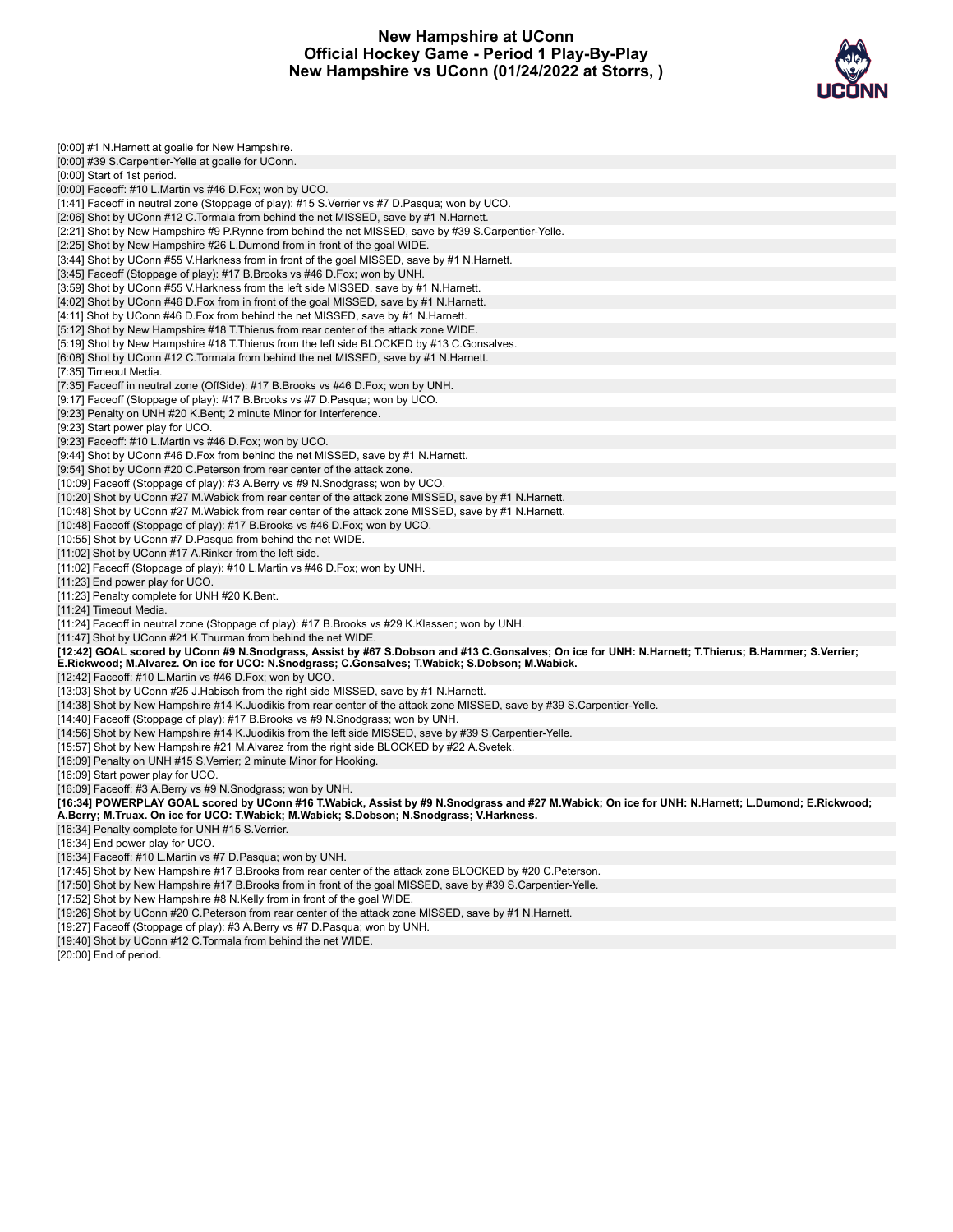# **New Hampshire at UConn Official Hockey Game - Period 2 Play-By-Play New Hampshire vs UConn (01/24/2022 at Storrs, )**



| [0:00] Start of 2nd period.                                                                                                                                                                                                                       |
|---------------------------------------------------------------------------------------------------------------------------------------------------------------------------------------------------------------------------------------------------|
| [0:00] Faceoff: #10 L.Martin vs #46 D.Fox; won by UCO.                                                                                                                                                                                            |
| [1:12] Faceoff (Icing): #17 B.Brooks vs #9 N.Snodgrass; won by UNH.                                                                                                                                                                               |
| [1:34] Faceoff (Icing): #17 B. Brooks vs #7 D. Pasqua; won by UNH.                                                                                                                                                                                |
| [1:45] Shot by New Hampshire #24 B.Hammer from in front MISSED, save by #39 S.Carpentier-Yelle.                                                                                                                                                   |
| [1:45] Faceoff (Stoppage of play): #15 S. Verrier vs #7 D. Pasqua; won by UCO.                                                                                                                                                                    |
| [2:02] Shot by New Hampshire #20 K.Bent from rear center of the attack zone MISSED, save by #39 S.Carpentier-Yelle.                                                                                                                               |
| [2:29] Shot by New Hampshire #7 A.Myers from behind the net BLOCKED by #20 C.Peterson.                                                                                                                                                            |
| [2:40] Shot by UConn #21 K. Thurman from in front of the goal WIDE.                                                                                                                                                                               |
| [2:44] Shot by UConn #22 A.Svetek from behind the net BLOCKED by #7 A.Myers.                                                                                                                                                                      |
| [3:25] Faceoff (Stoppage of play): #10 L.Martin vs #46 D.Fox; won by UCO.                                                                                                                                                                         |
| [3:44] Shot by New Hampshire #16 J.Christian from the left side WIDE.                                                                                                                                                                             |
| [3:51] Faceoff in neutral zone (OffSide): #17 B.Brooks vs #46 D.Fox; won by UCO.                                                                                                                                                                  |
| [4:33] Shot by New Hampshire #14 K.Juodikis from rear center of the attack zone MISSED, save by #39 S.Carpentier-Yelle.                                                                                                                           |
| [5:15] Shot by New Hampshire #18 T. Thierus from rear center of the attack zone MISSED, save by #39 S. Carpentier-Yelle.                                                                                                                          |
| [5:52] Shot by UConn #22 A. Svetek from rear center of the attack zone WIDE.                                                                                                                                                                      |
| [7:58] Shot by New Hampshire #16 J.Christian from in front of the goal WIDE.                                                                                                                                                                      |
| [8:01] Shot by New Hampshire #25 E.Rickwood from the left side BLOCKED by #46 D.Fox.                                                                                                                                                              |
| [8:09] Faceoff (Icing): #17 B. Brooks vs #46 D. Fox; won by UCO.                                                                                                                                                                                  |
| [9:44] Shot by UConn #9 N.Snodgrass from in front MISSED, save by #1 N.Harnett.                                                                                                                                                                   |
| [9:44] Timeout Media.                                                                                                                                                                                                                             |
| [9:44] Faceoff (Stoppage of play): #3 A.Berry vs #9 N.Snodgrass; won by UCO.                                                                                                                                                                      |
| [10:00] Shot by UConn #22 A.Svetek from the left side MISSED, save by #1 N.Harnett.                                                                                                                                                               |
| [10:01] Faceoff (Stoppage of play): #17 B.Brooks vs #7 D.Pasqua; won by UNH.                                                                                                                                                                      |
| [10:13] Shot by UConn #7 D. Pasqua from in front of the goal MISSED, save by #1 N. Harnett.                                                                                                                                                       |
| [10:23] Shot by UConn #77 A.Landry from behind the net WIDE.                                                                                                                                                                                      |
|                                                                                                                                                                                                                                                   |
|                                                                                                                                                                                                                                                   |
| [10:46] GOAL scored by New Hampshire #14 K.Juodikis, Assist by #8 N.Kelly and #21 M.Alvarez; On ice for UNH: N.Harnett; K.Juodikis; N.Kelly; K.Bent; M.Truax;<br>B.Brooks. On ice for UCO: K.Thurman; C.Tormala; C.Gonsalves; D.Pasqua; T.Wabick. |
| [10:46] Faceoff: #10 L.Martin vs #29 K.Klassen; won by UNH.                                                                                                                                                                                       |
| [11:10] Shot by New Hampshire #13 M. Truax from rear center of the attack zone WIDE.                                                                                                                                                              |
| [11:47] Faceoff (Icing): #15 S. Verrier vs #46 D. Fox; won by UCO.                                                                                                                                                                                |
| [13:50] Shot by New Hampshire #7 A.Myers from rear center of the attack zone MISSED, save by #39 S.Carpentier-Yelle.                                                                                                                              |
| [14:07] Shot by New Hampshire #7 A.Myers from behind the net BLOCKED by #22 A.Svetek.                                                                                                                                                             |
| [14:22] Shot by New Hampshire #8 N.Kelly from rear center of the attack zone WIDE.                                                                                                                                                                |
| [14:34] Timeout Media.                                                                                                                                                                                                                            |
| [14:34] Faceoff (Stoppage of play): #10 L.Martin vs #46 D.Fox; won by UNH.                                                                                                                                                                        |
| [15:41] Shot by UConn #29 K.Klassen from rear center of the attack zone MISSED, save by #1 N.Harnett.                                                                                                                                             |
| [15:42] Timeout Media.                                                                                                                                                                                                                            |
| [15:42] Faceoff (Stoppage of play): #17 B.Brooks vs #9 N.Snodgrass; won by UCO.                                                                                                                                                                   |
| [17:03] Penalty on UCO #29 K.Klassen; 2 minute Minor for Tripping.                                                                                                                                                                                |
| [17:03] Start power play for UNH.                                                                                                                                                                                                                 |
| [17:03] Faceoff: #10 L.Martin vs #7 D.Pasqua; won by UNH.                                                                                                                                                                                         |
| [18:28] Shot by New Hampshire #17 B.Brooks from rear center of the attack zone BLOCKED by #25 J.Habisch.                                                                                                                                          |
| [18:45] Penalty on UNH; 2 minute Minor for Too many players on ice.                                                                                                                                                                               |
| [18:45] Penalty on UNH; 2 minute Minor for Too many players on ice.                                                                                                                                                                               |
| [18:45] Faceoff (OffSide): #10 L.Martin vs #9 N.Snodgrass; won by UCO.                                                                                                                                                                            |
| [18:59] Shot by UConn #22 A.Svetek from behind the net BLOCKED by #20 K.Bent.                                                                                                                                                                     |
| [19:03] End power play for UNH.                                                                                                                                                                                                                   |
| [19:03] Penalty complete for UCO #29 K.Klassen.                                                                                                                                                                                                   |
| [19:54] Faceoff in neutral zone (OffSide): #17 B.Brooks vs #46 D.Fox; won by UCO.                                                                                                                                                                 |